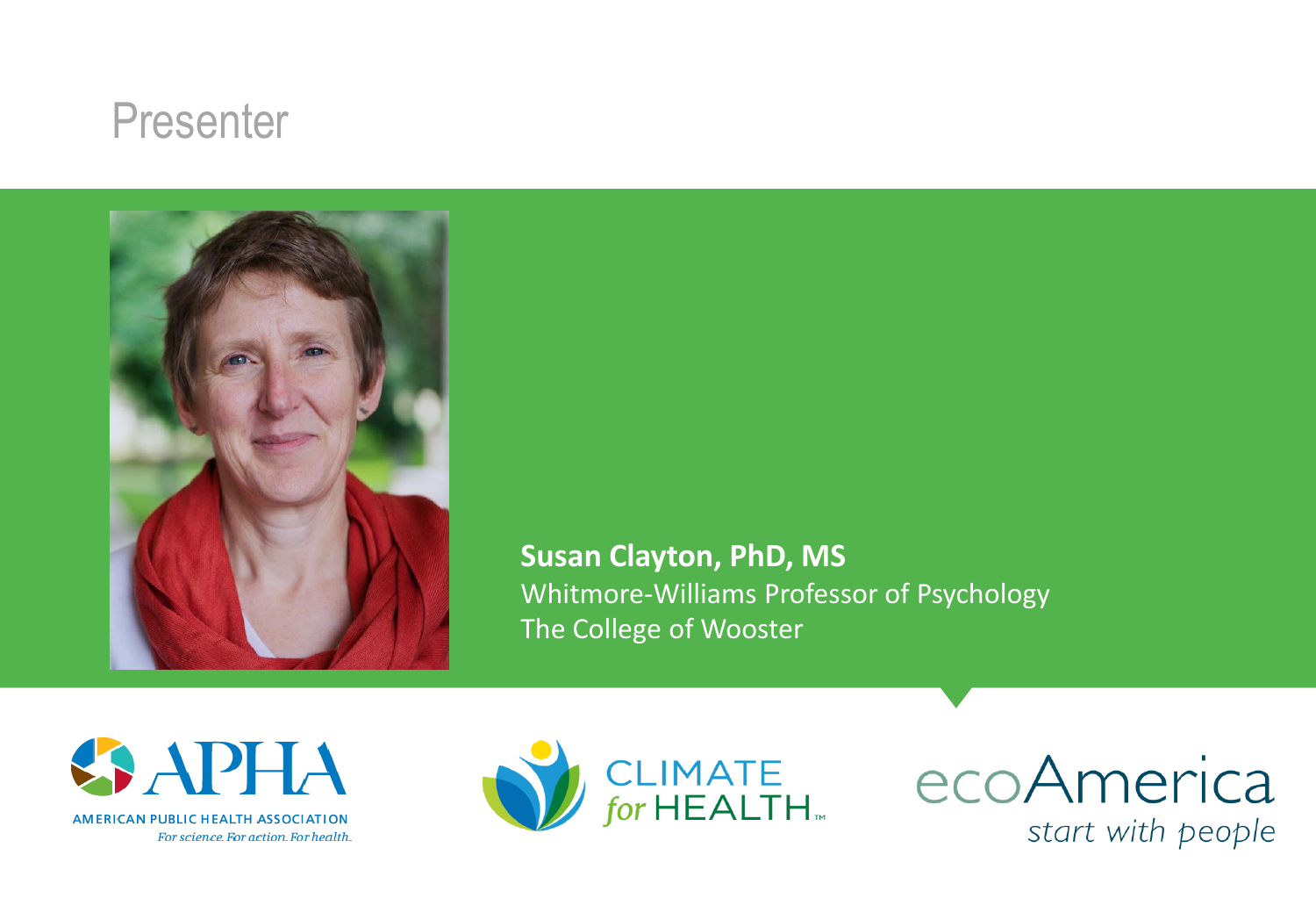# Climate change and mental health: Psychosocial impacts

Susan Clayton, the College of Wooster APHA and ecoAmerica webinar series June 23 2016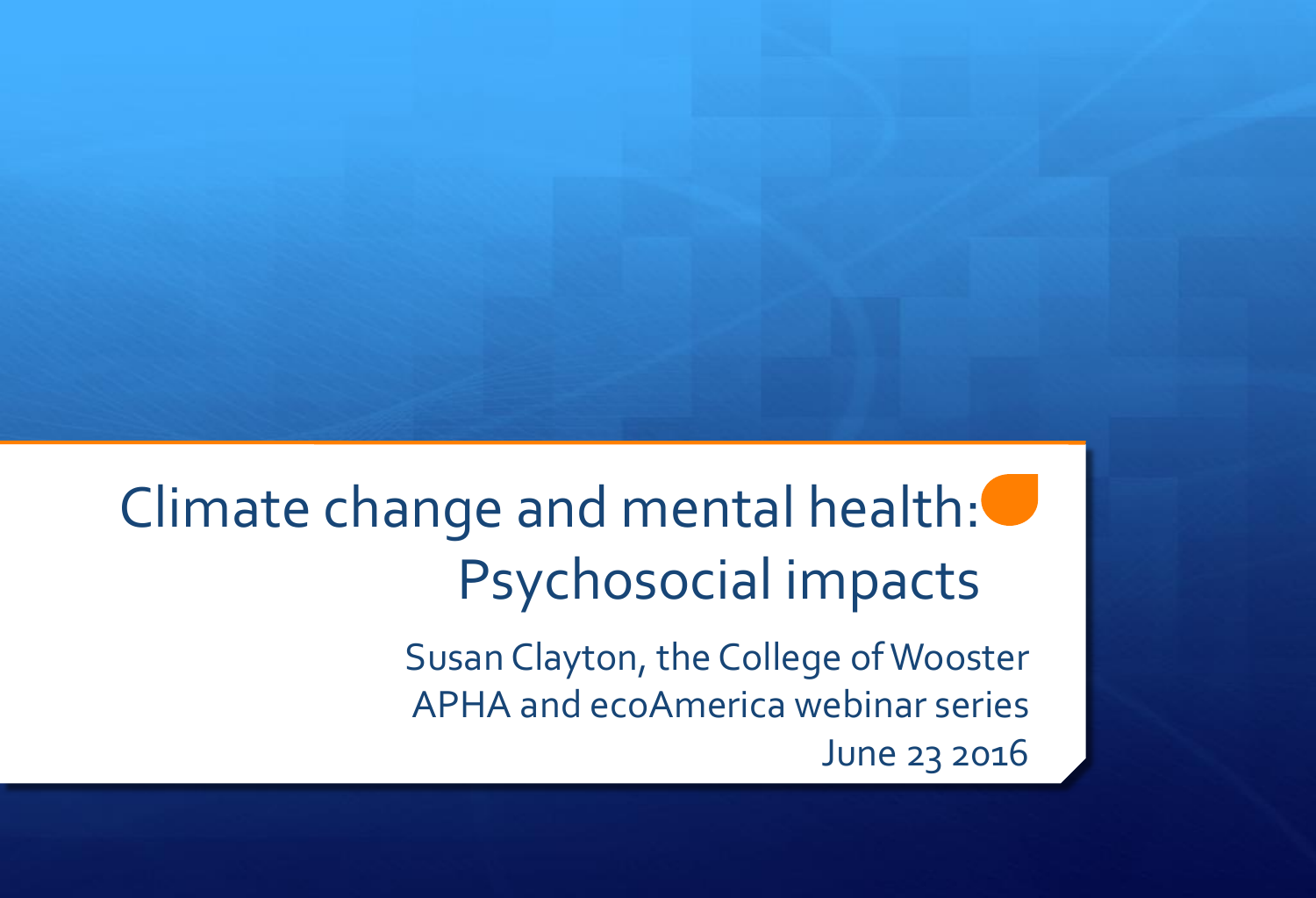### How can climate change affect psychological well-being?

- + Acute impacts from natural disasters
- Gradual impacts from changing temperatures, sea levels, and patterns of precipitation
- $\pm$  Indirect impacts on the ways we think about ourselves, each other, and the world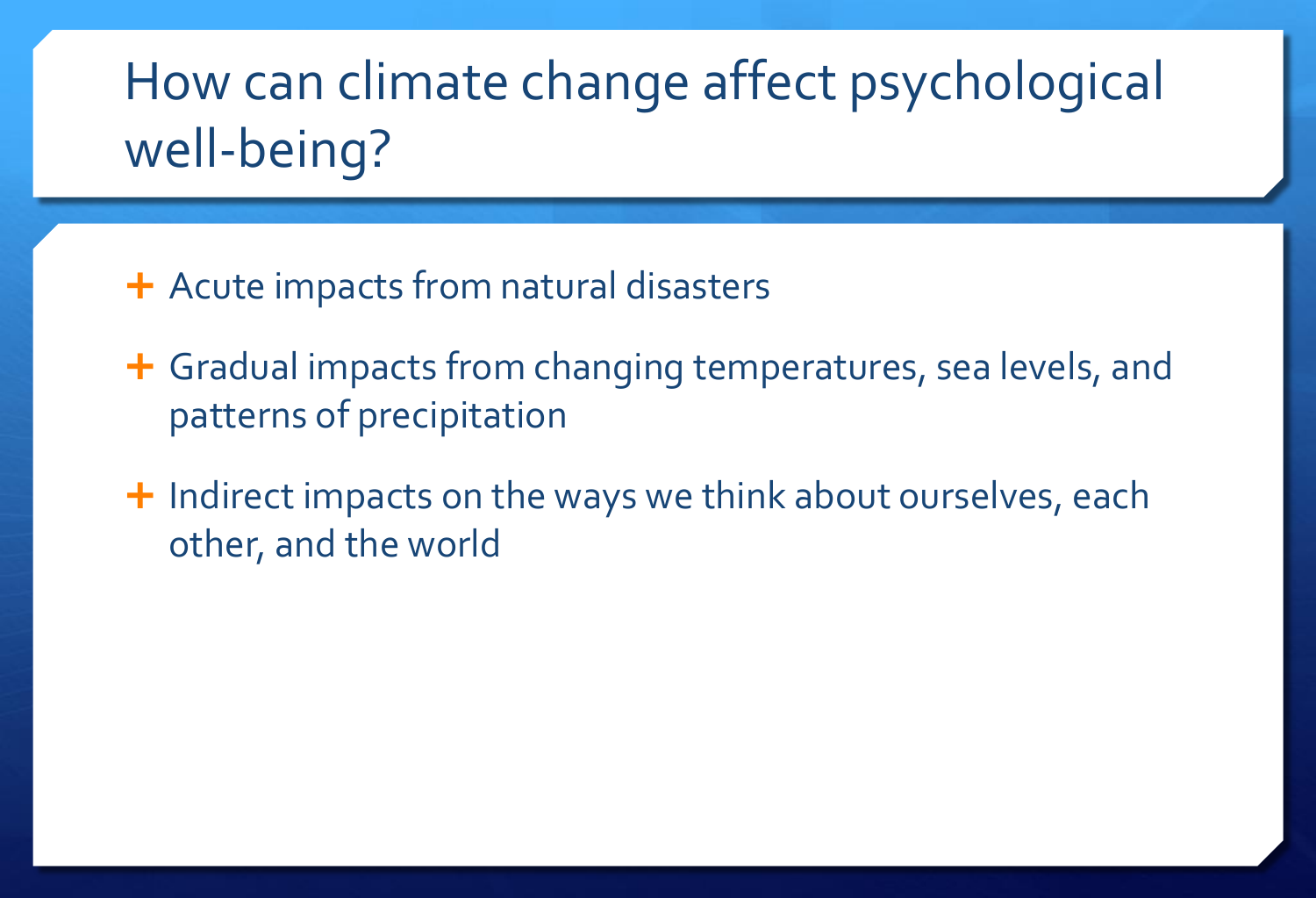#### Natural disasters are on the rise

#### Natural Catastrophes Worldwide (1980-2010) Number of events (dashed) Relative trends (solid)



Data from D. Guha-Sapir, R. Below, Ph. Hoyois - EM-DAT: International Disaster Database - www.emdat.be - Université Catholique de Louvain - Brussels - Belgium.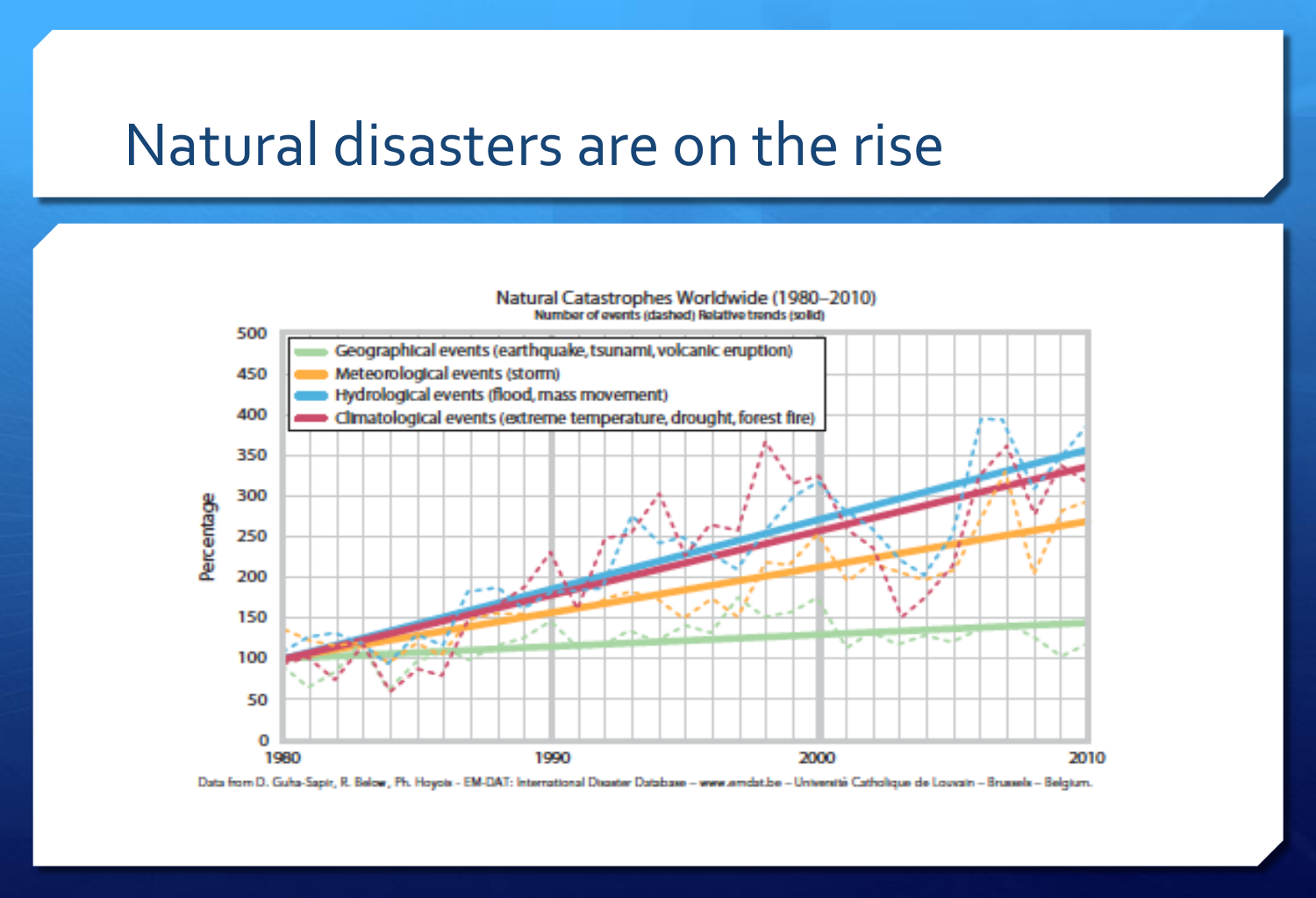#### Resulting trauma

- + Mental health problems
	- + PTSD
	- Depression, anxiety
	- **+ Substance abuse**
	- + Suicide and suicidal ideation
- + These effects may be prolonged
- + They may not be prioritized by emergency responders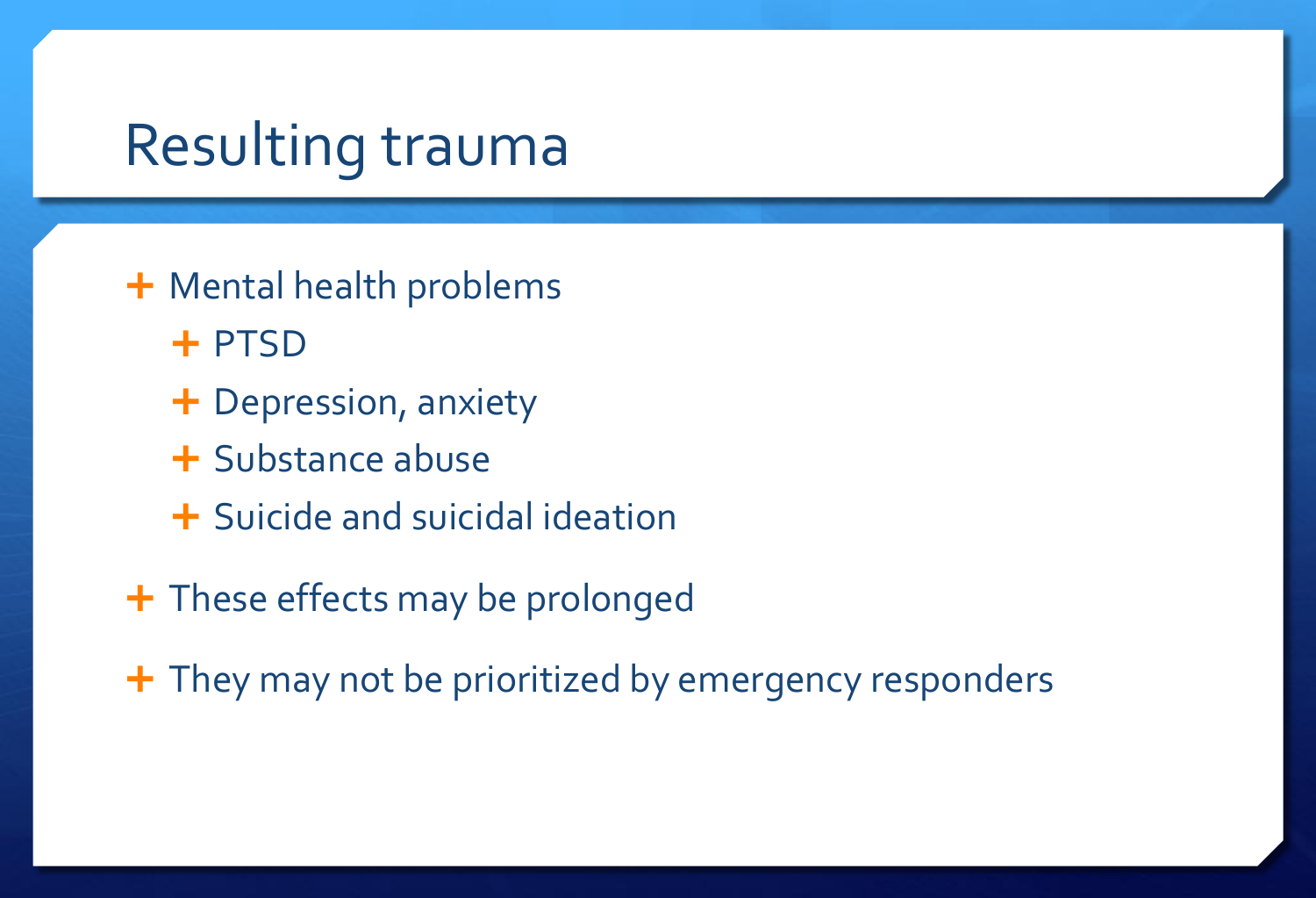### E.g., Hurricane Katrina

- + 49% developed an anxiety or mood disorder
- + 1 in 6 developed posttraumatic stress disorder
- Suicide and suicidal ideation more than doubl

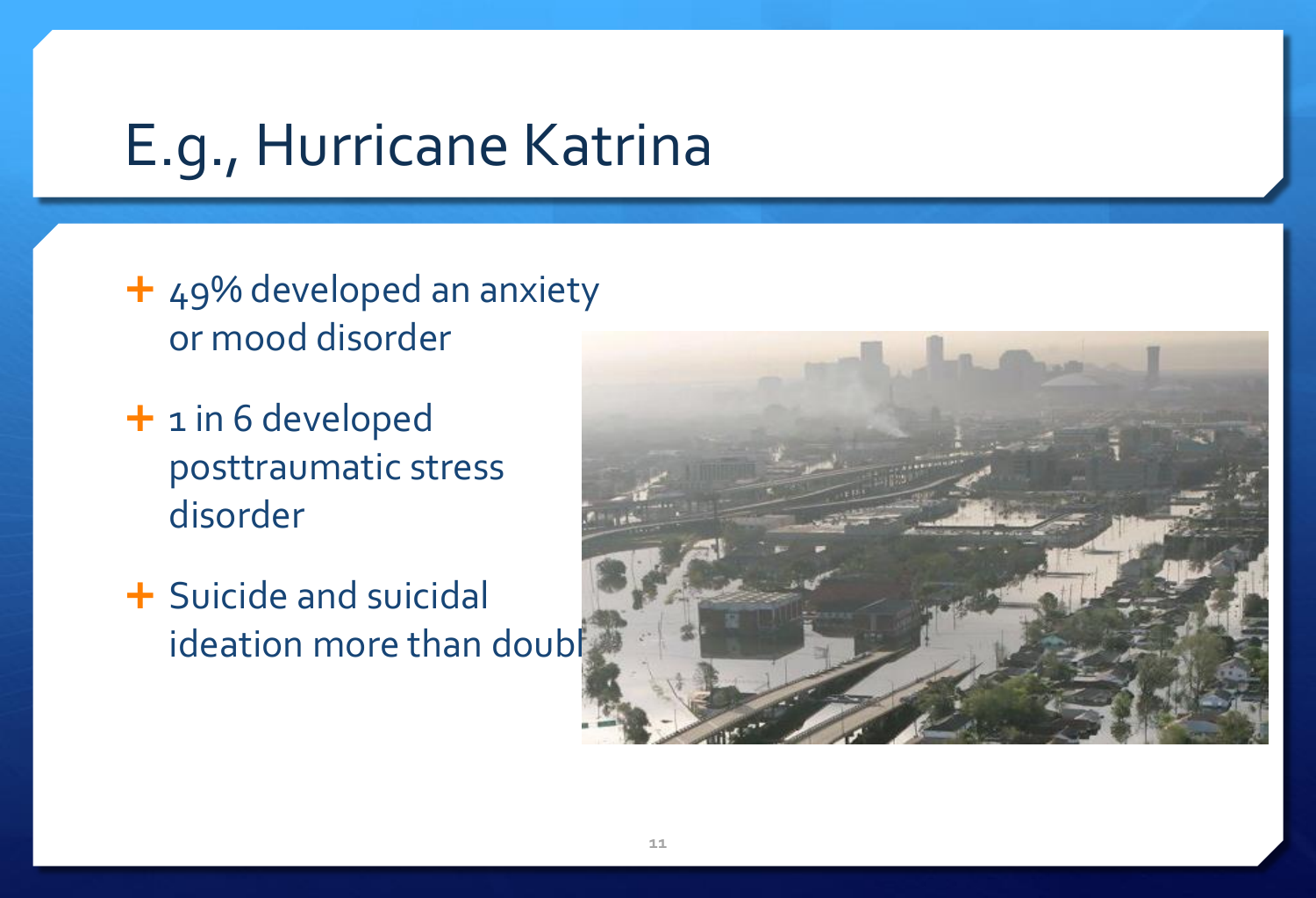#### Community impacts

- **+ Domestic abuse**
- Violence and conflict
- + Stress of indirect impacts + Economic insecurity + Infrastructure problems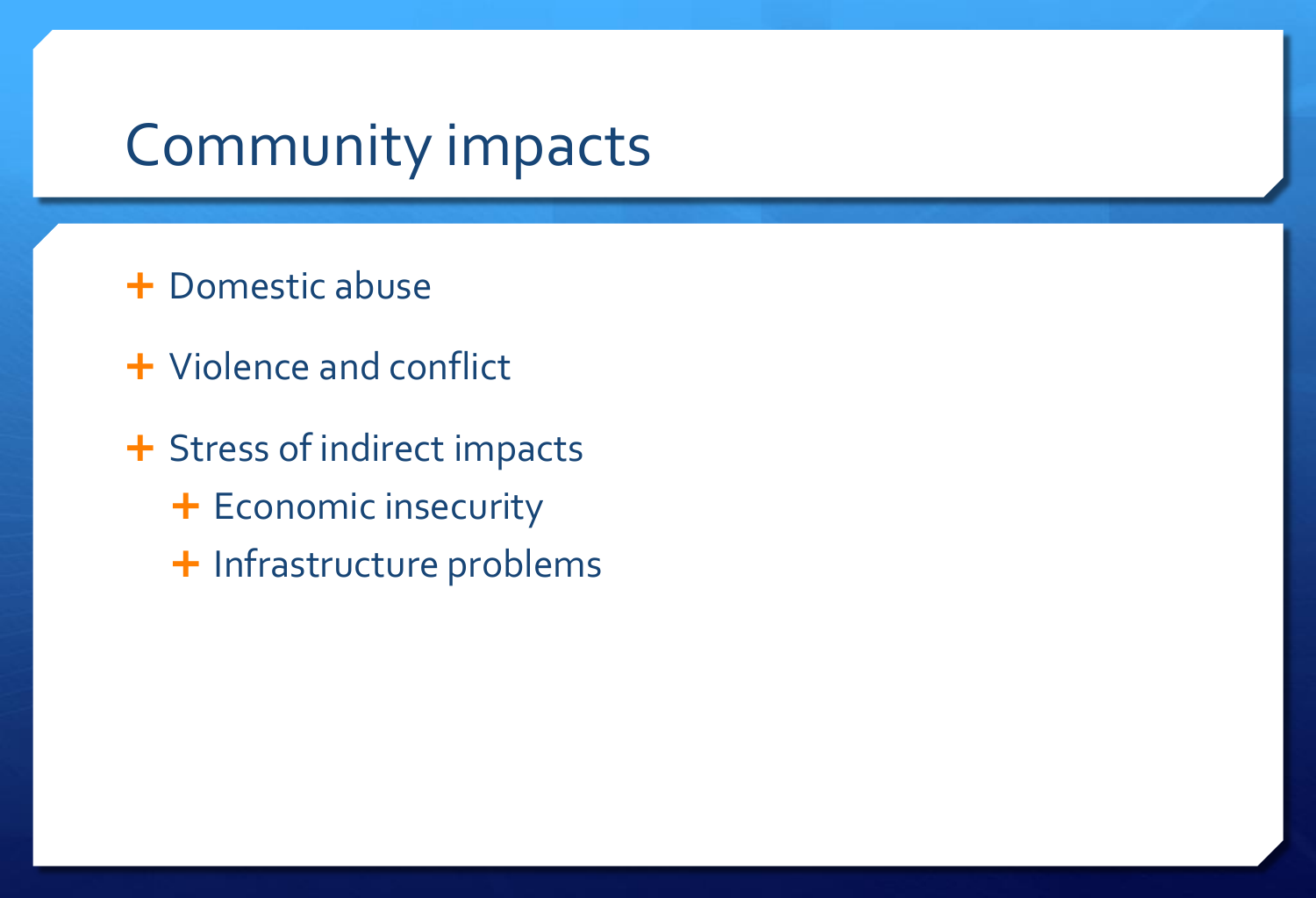#### Vulnerable populations

- Women, children, the elderly, members of marginalized communities
	- $\div$  The elderly are particularly vulnerable to heat
- + Those already suffering from mental illness
	- **+** Mental health care is often disrupted by disasters
	- + Psychotropic medication is a risk factor for heat-related death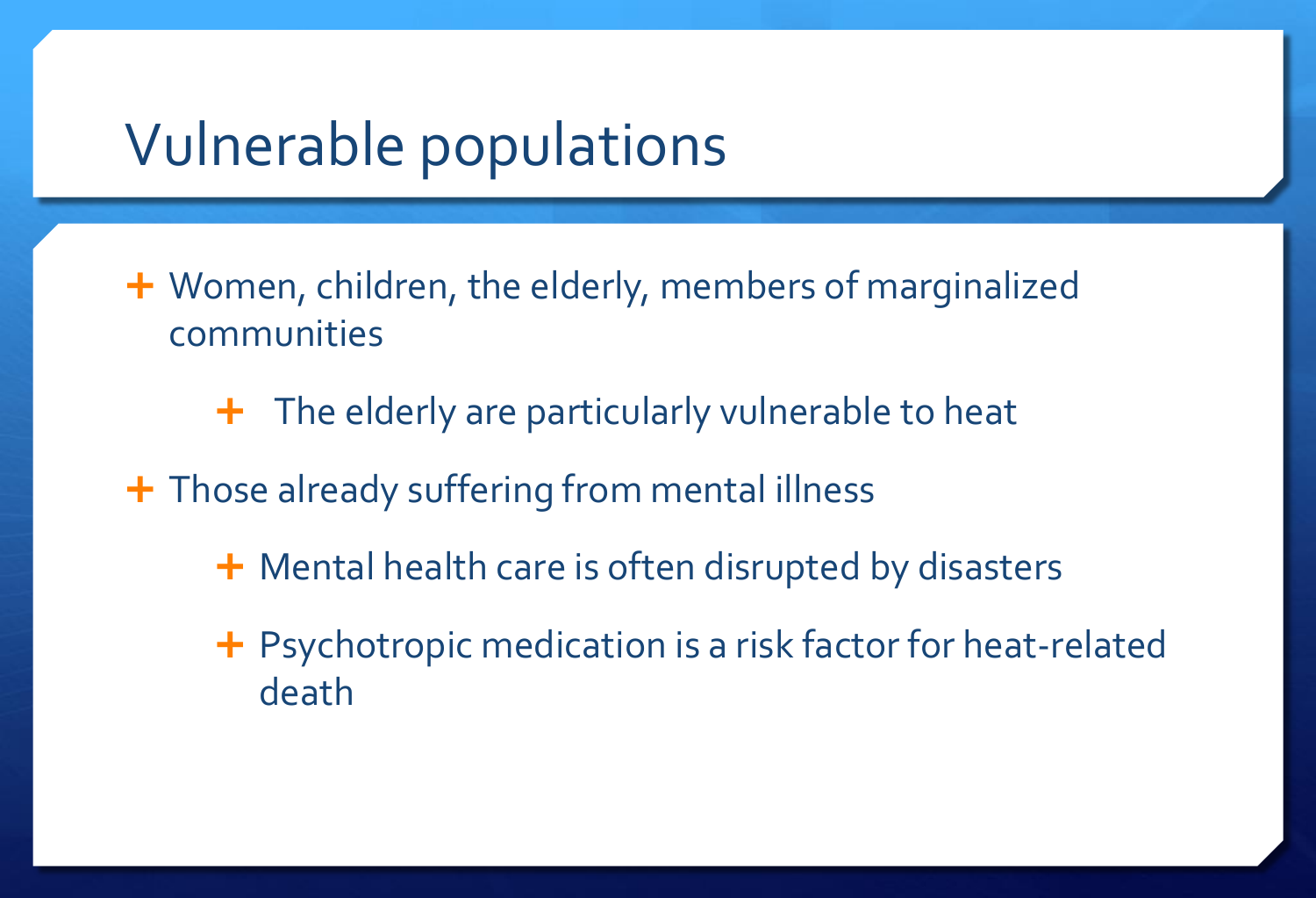### Inequality itself is a threat to mental health

#### **+ Risk factors:**

- Reduced personal autonomy
- Negative self-perception
- Stress
- Social isolation
- Insecurity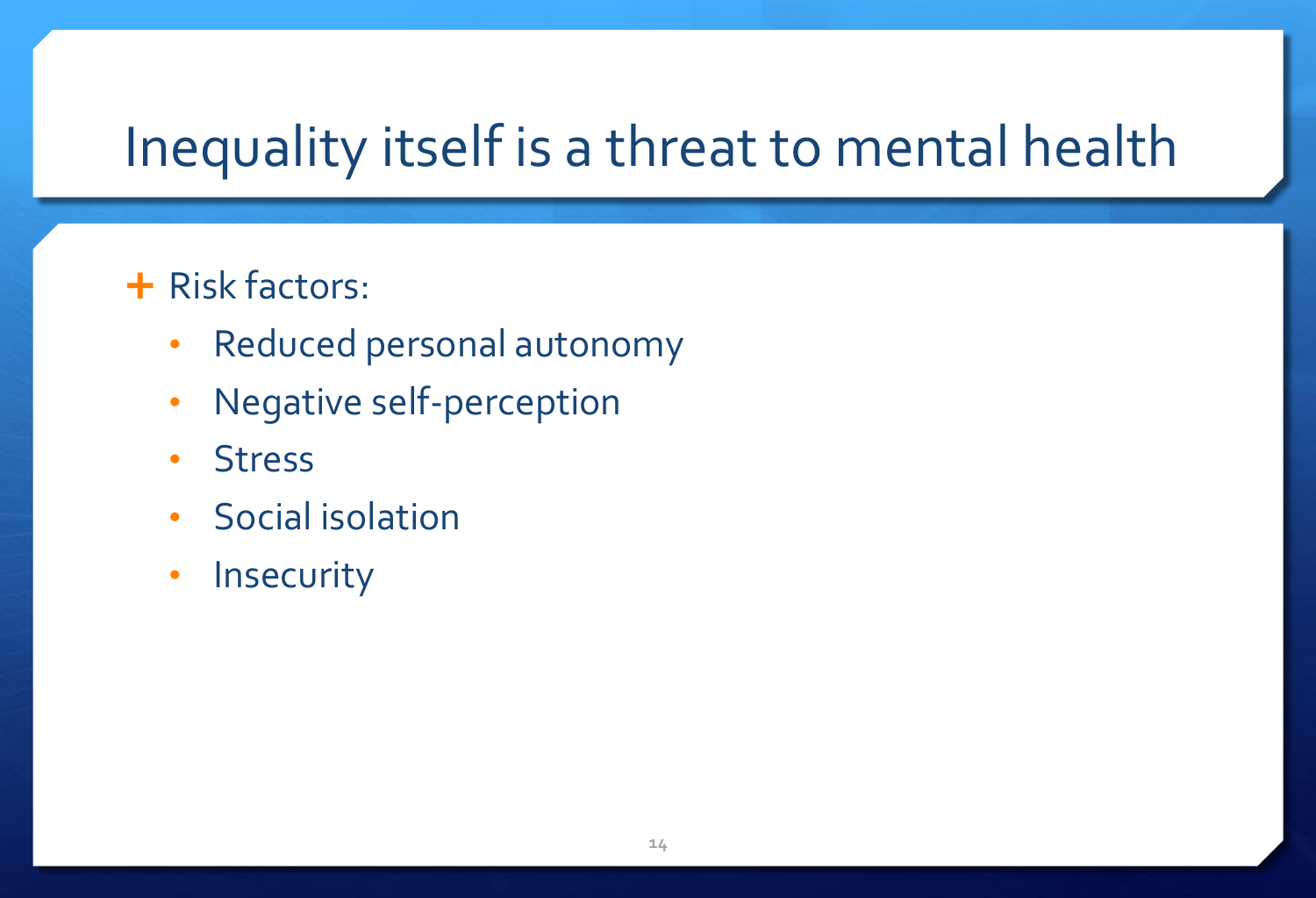# Gradual climate changes

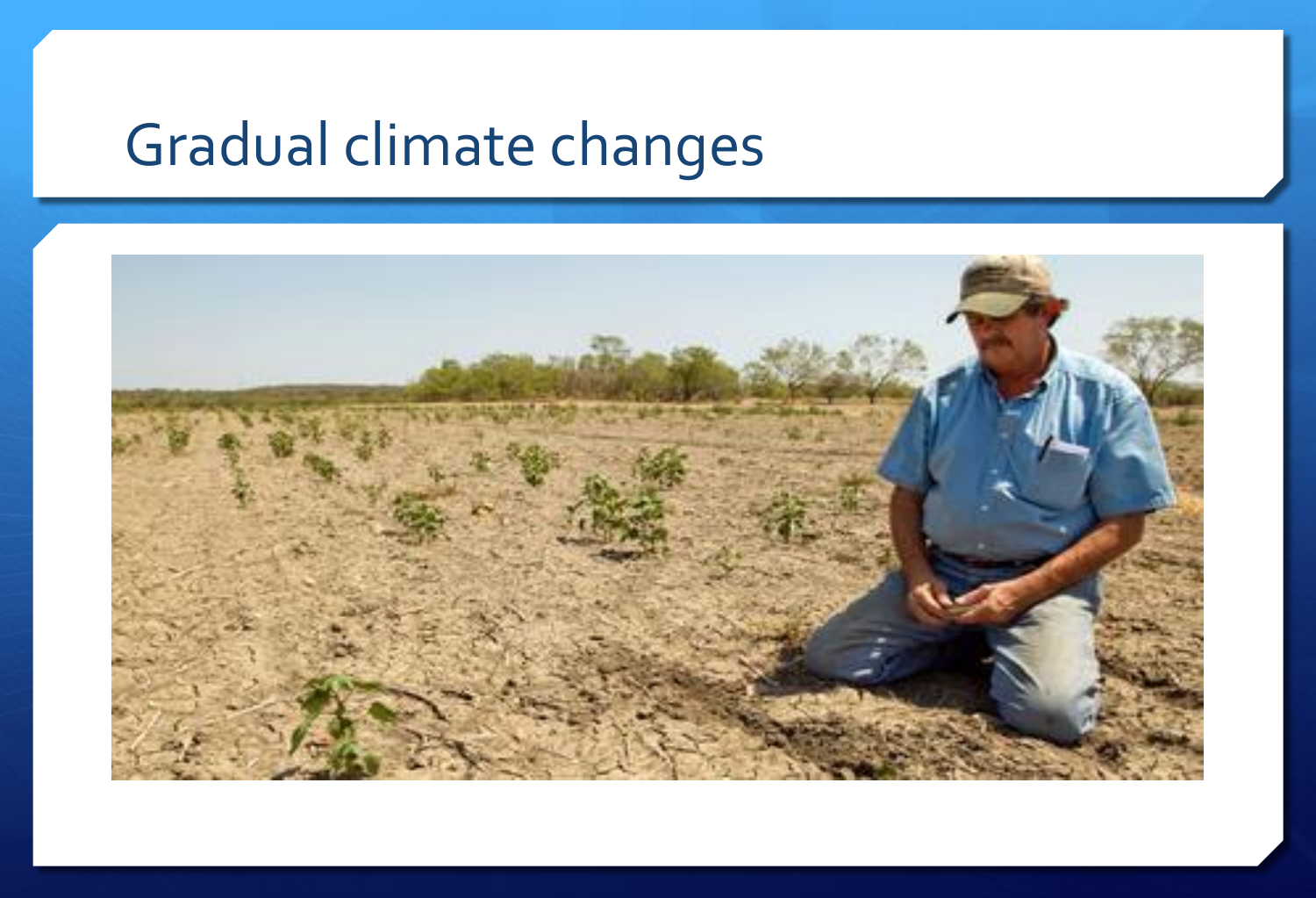### Effects on physical health

+ Infectious diseases, heat waves, ground-level ozone, allergies, nutritional deficiencies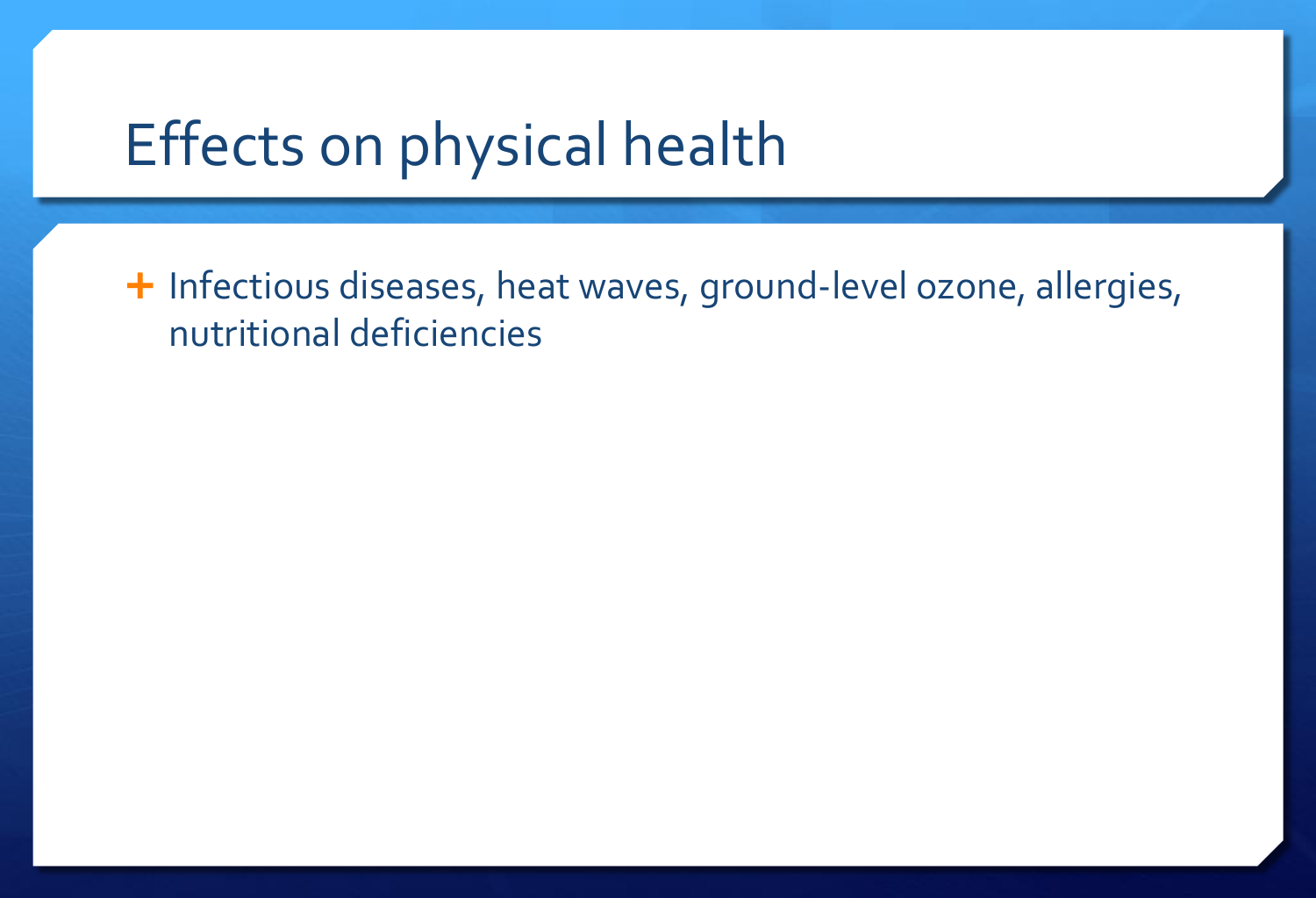#### Increased levels of stress

#### + Due to

- economic difficulties
- damage to physical and social infrastructure
- environmental degradation

*All possibly requiring migration*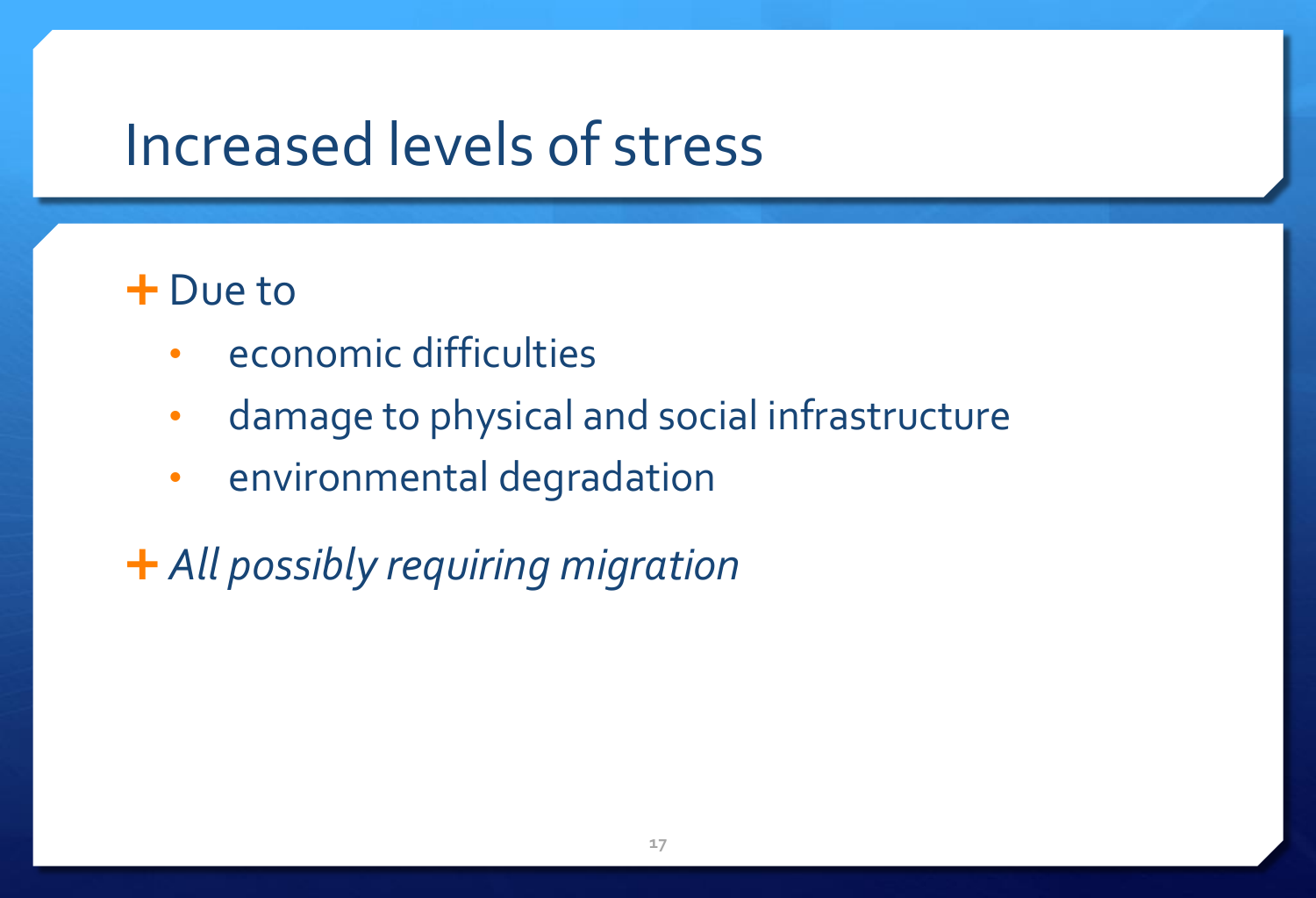#### Migration presents a health risk

- Immigrants are more likely to develop psychosis
	- A German report recently described levels approaching 50% for PTSD and depression
- Mental health is worse even among second-generation immigrants
	- showing that it is the social context post-migration and not the pre-migration factors that matter.
- Unlike survivors of discrete traumas, refugees experience stressors that accumulate over the pre-flight, flight, exile, and repatriation periods.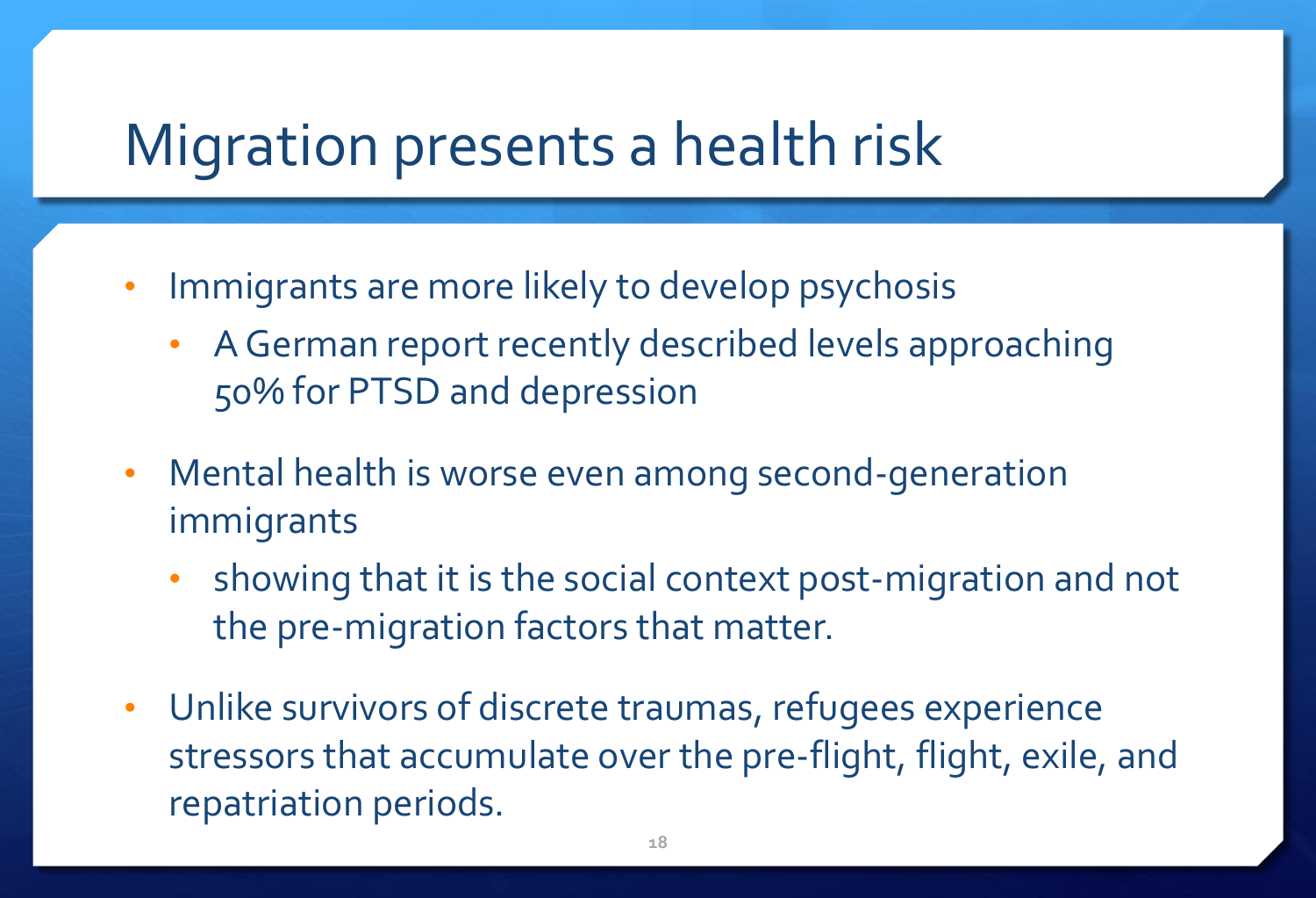#### Indirect consequences

#### + Perceptions of ourselves, others, and the world we live in

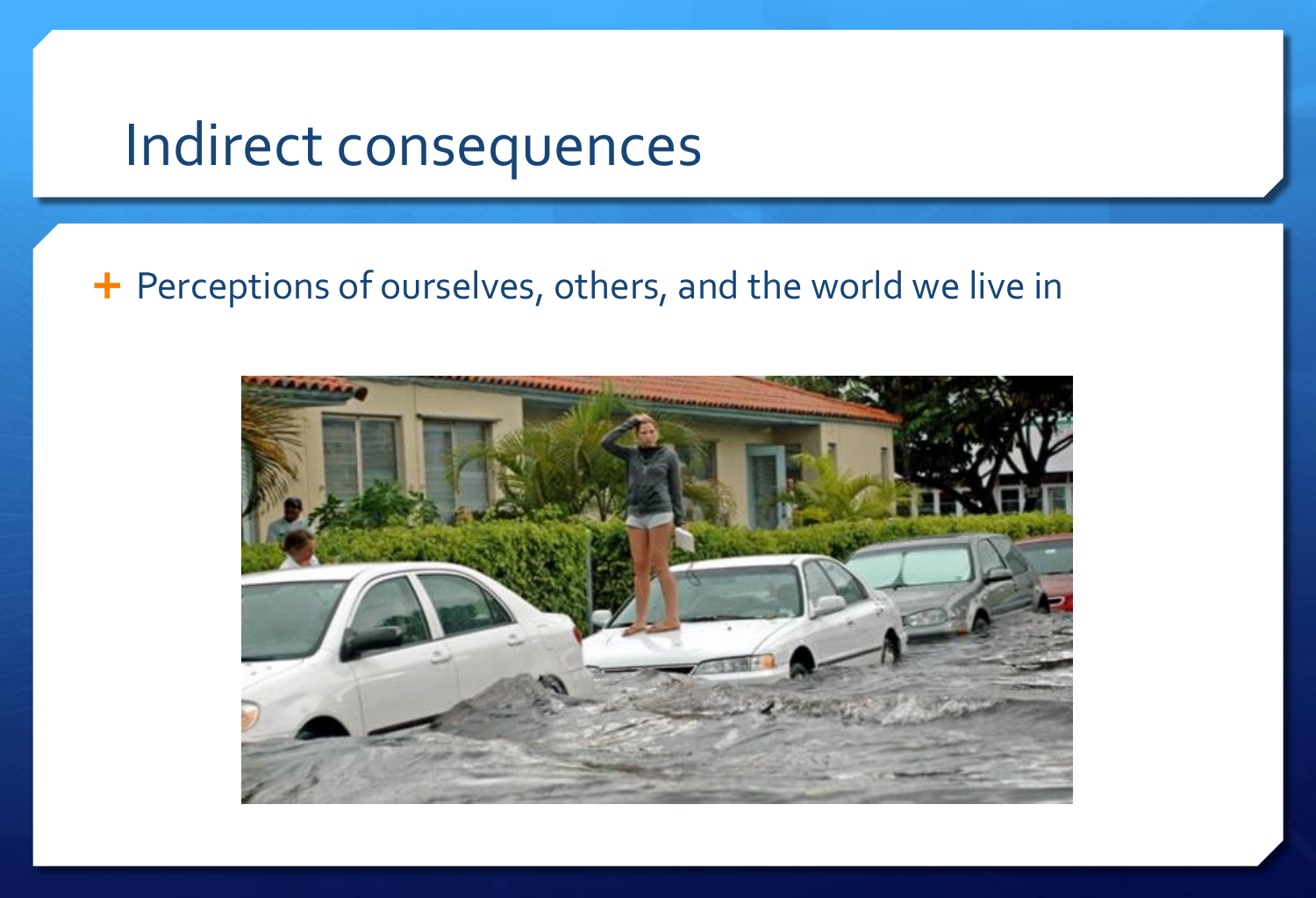### Thinking about ourselves

 Diminished sense of *self* + loss of occupation + loss of lifestyle and culture

+ loss of autonomy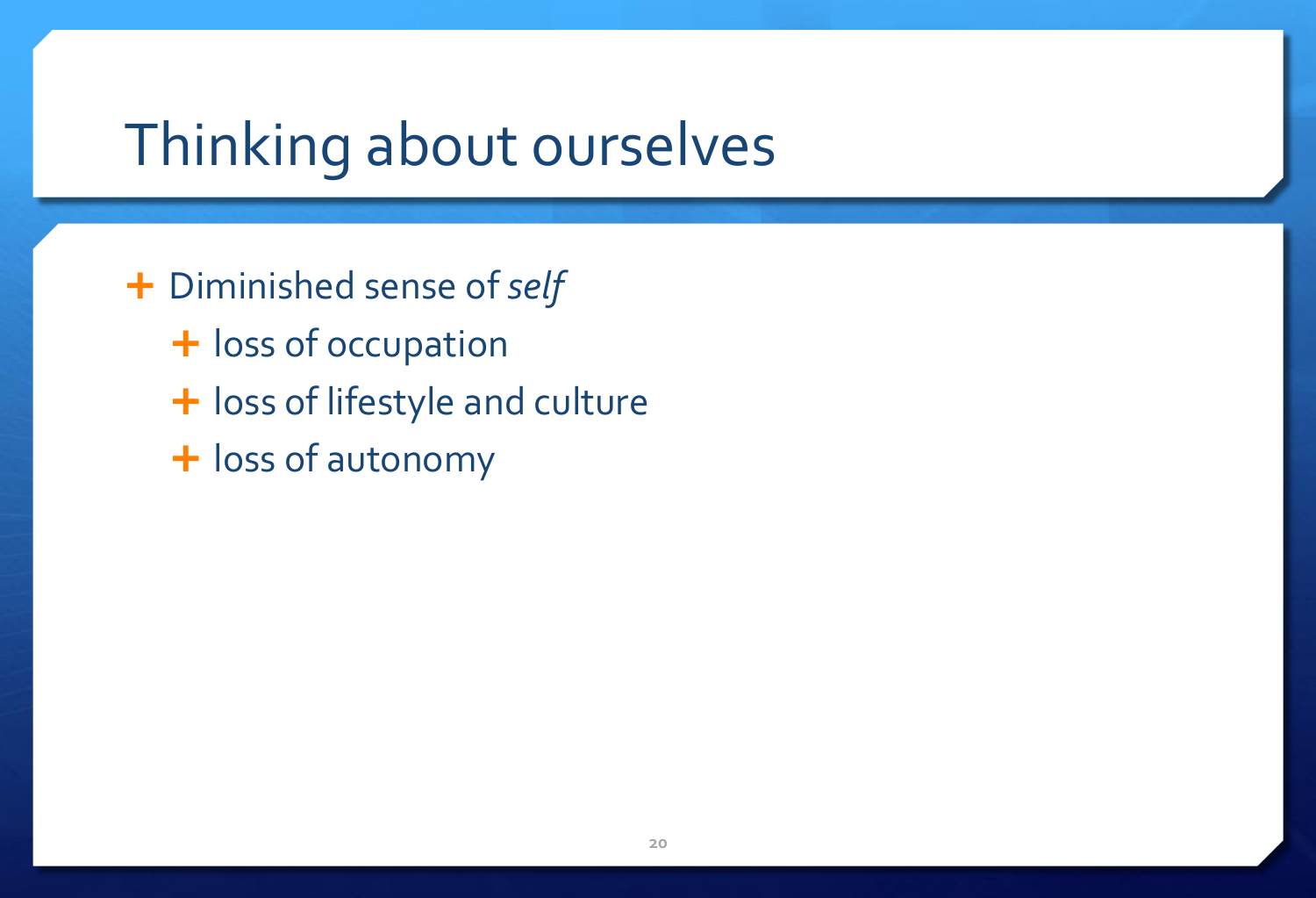#### Relating to others

- Stresses on social *relationships*
- + Diminished opportunities for social interaction
- + Disrupted social bonds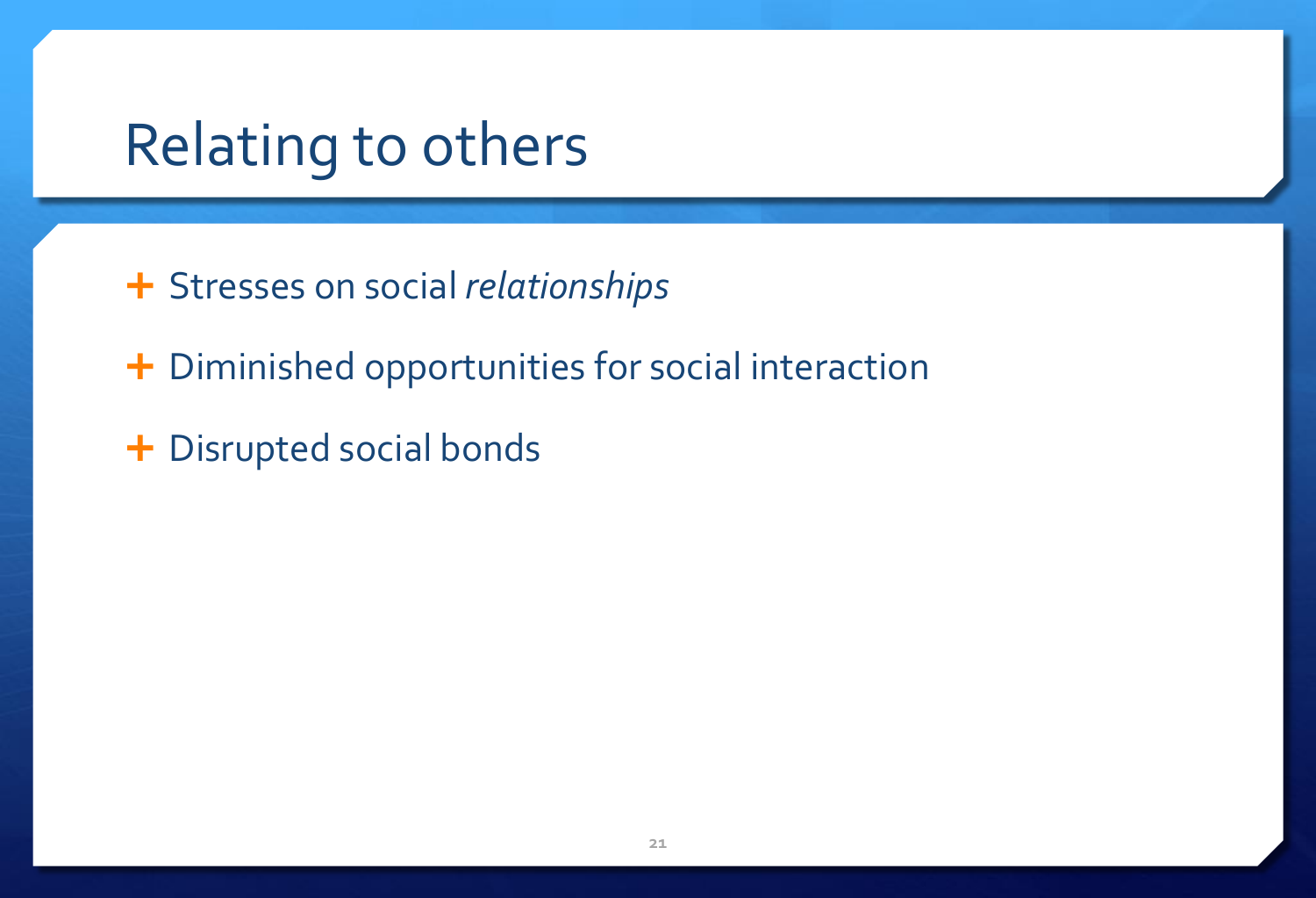#### Thinking about the world

- "Our gardens have had to die because our house dam has been dry…. It's very depressing because a garden is an oasis…that's all gone, so you've got dust at your back door" (Australian farmer coping with drought)
- **+** "You think your house is permanent... When you lose your house and everything you own, you learn everything is temporary" (Hurricane Sandy survivor)

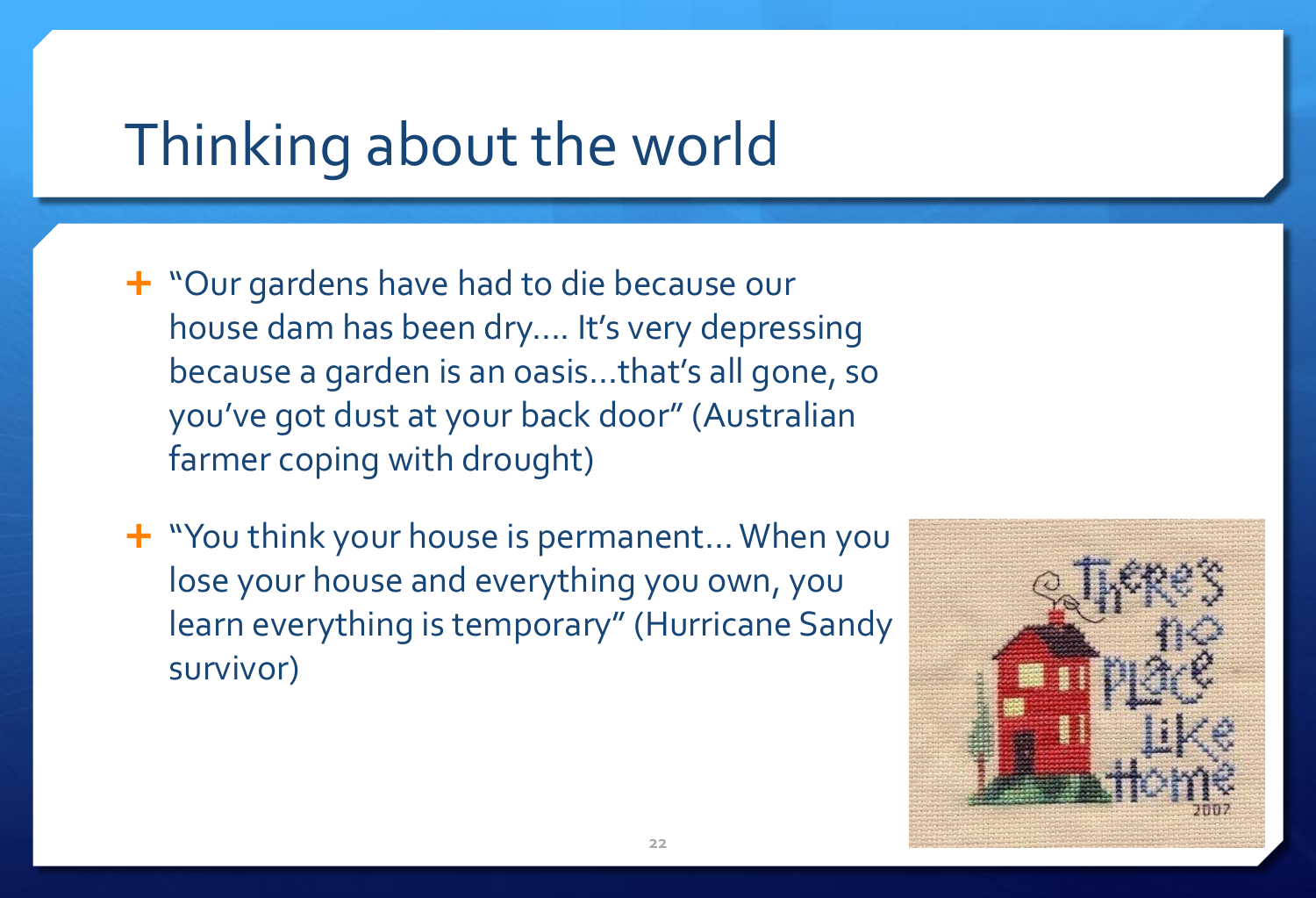#### Solastalgia

Loss of *place* and disruption of place bonds Loss of solace from valued places Loss of security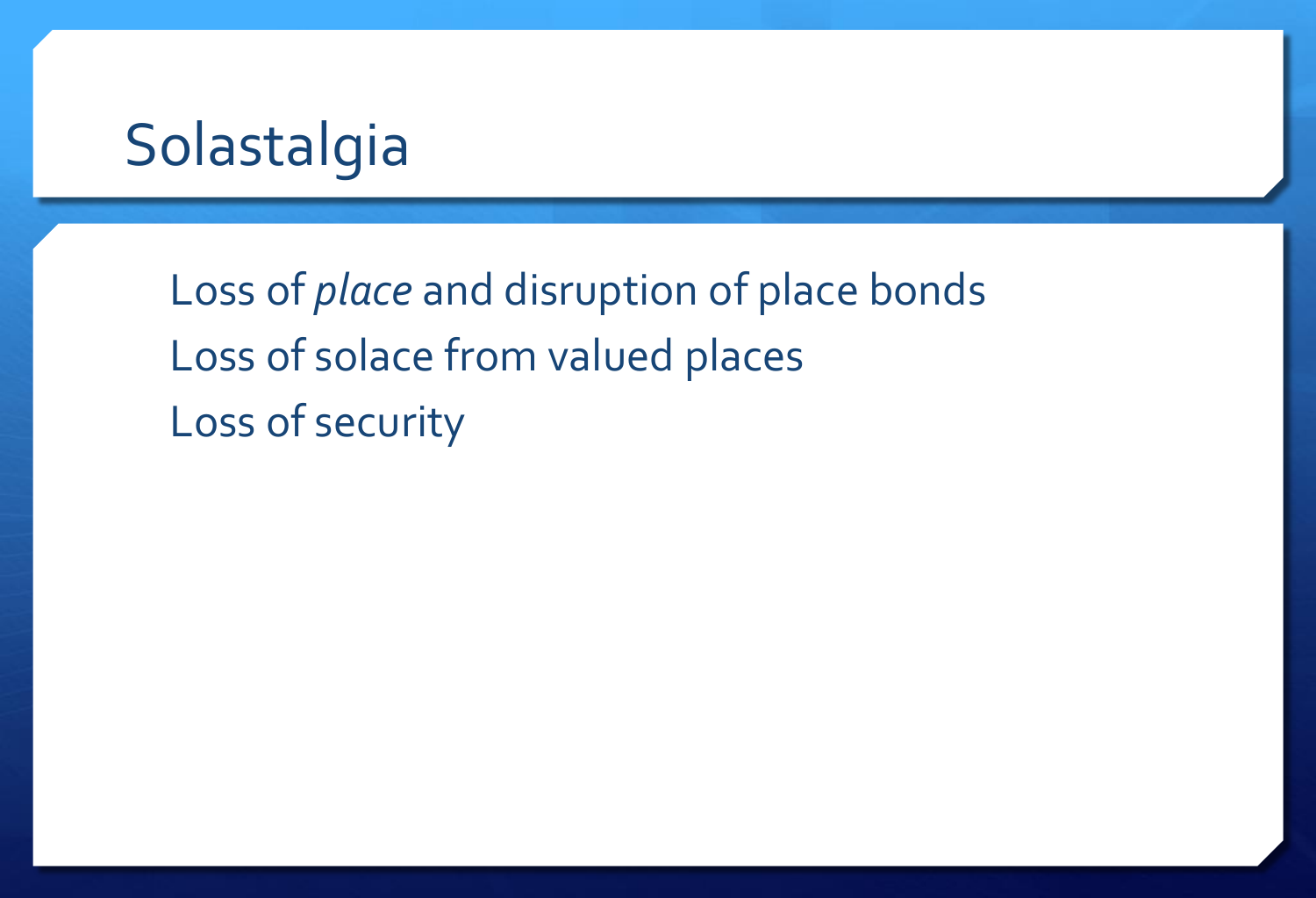#### Promoting resilience

- Most people do recover from trauma
- Post-traumatic growth is possible
- Becoming actively involved in addressing climate change can help people to cope with the stress of worrying about it
- *"We learned first-hand that the best way for us to heal from our devastation and loss was to help others recover." (Hurricane Sandy survivor)*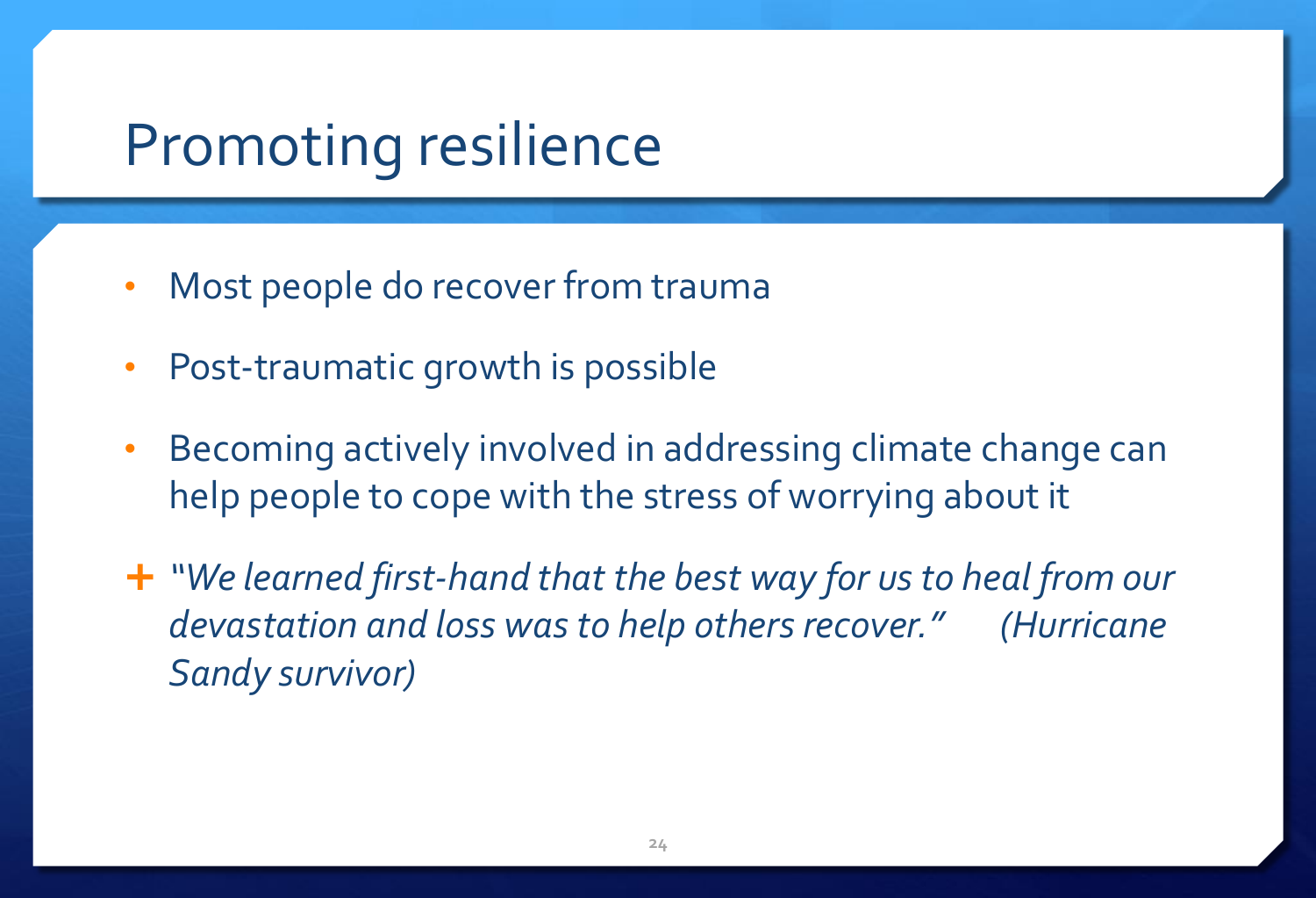#### Factors associated with resilience

- + Practical support
- + Community ties
- + Sense of optimism
- + Active coping strategies

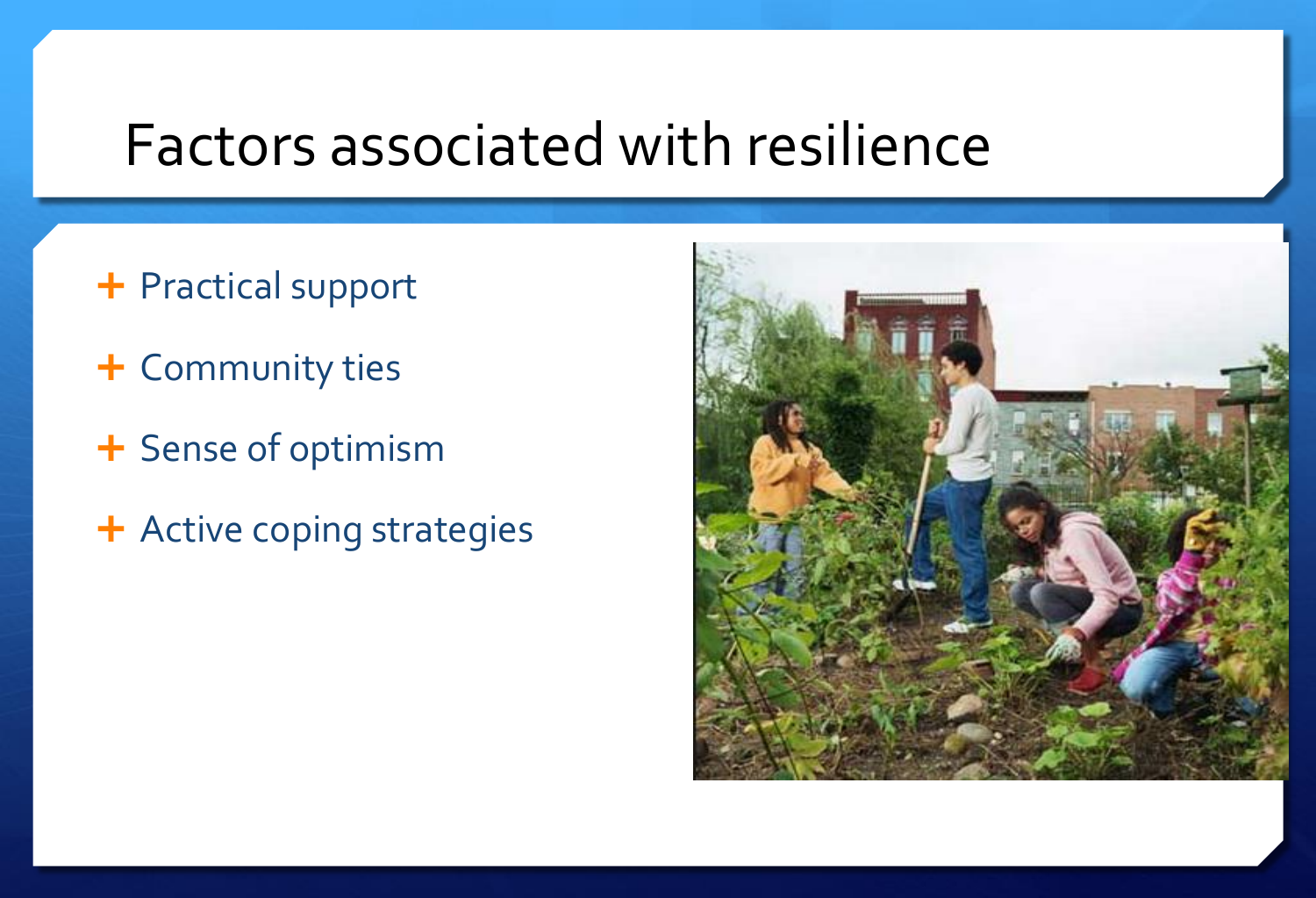### Components of resilience

- *Readiness*
	- Educate people about what to expect and how to adapt
- *Monitoring*
	- Conduct a vulnerability assessment
- *Cooperation*
	- Establish the social infrastructure to withstand changes and encourage adaptation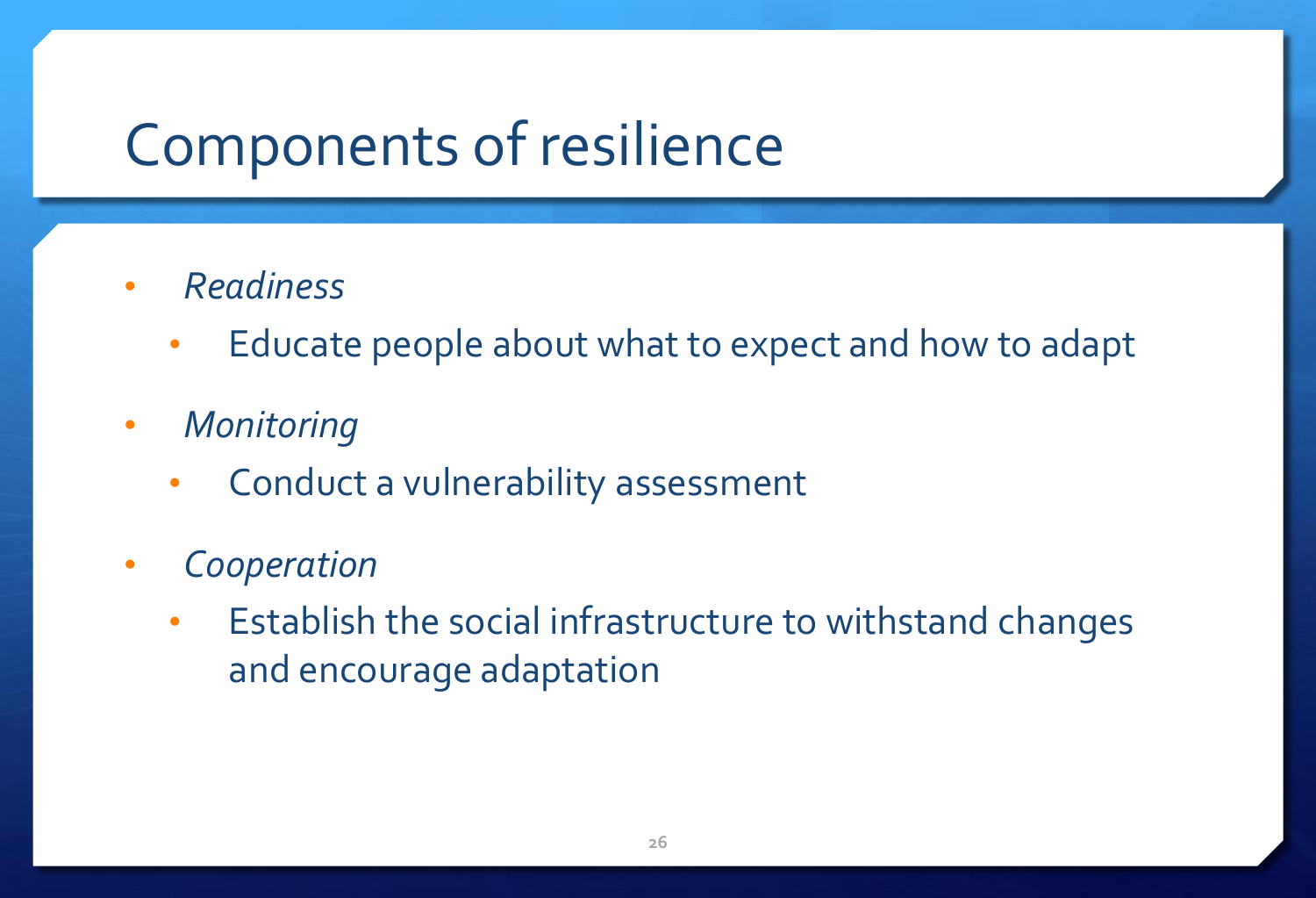## Acting on climate change can protect health

- Burning fossil fuels emits pollution that is associated with 4 of the 5 leading causes of death in the U.S.
- Coal-burning plants are also the leading cause of mercury pollution, which affects the brain
- 3.2 million people a year die from factors related to physical inactivity. Choosing to walk or cycle instead of driving can have strong positive health impacts.
- Eating less meat, especially red meat, would reduce risk of heart disease and death while reducing carbon emissions.